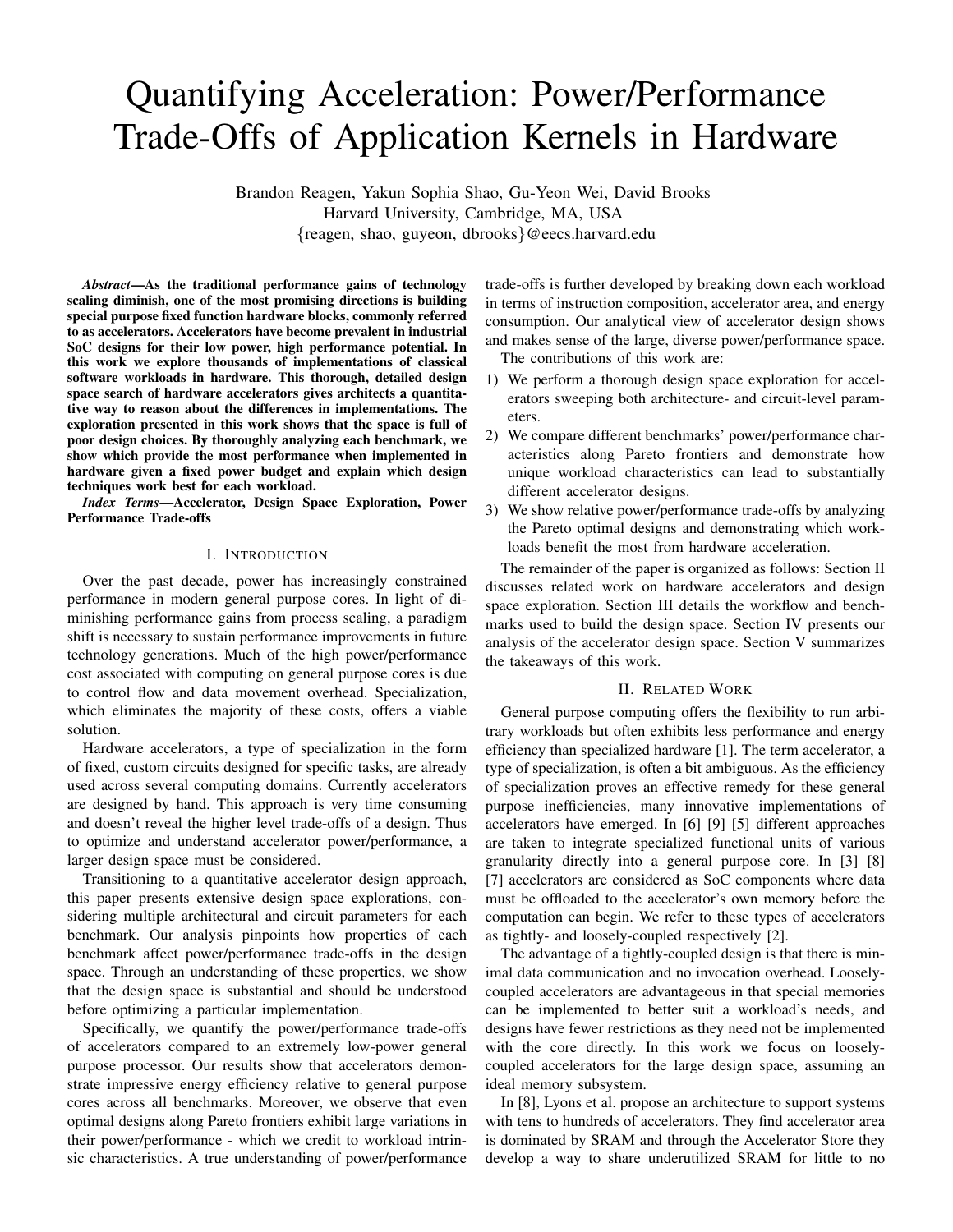

Fig. 1: Workflow used to collect power/performance metrics for each design point.

power/performance penalty. This architecture lowers the area price of loosely-coupled accelerators.

Cong et al. present a design space trade-off study for reconfigurable FPGA-based high performance systems using a high-level synthesis tool [3]. The design space they focus on is relatively modest, as designer's knowledge was used to manually prune the space.

As more hardware accelerators are incorporated in SoC designs, memory subsystem and communication mechanisms will become increasingly important. However, the design space and trade-offs of the accelerator design are not well understood. With this work, and the others mentioned above, we have taken a bottom up approach to accelerator rich architectures. This understanding of the core design and power/performance tradeoffs allows inclusive, systems level integration questions to be studied.

In contrast to prior work, we consider a much larger design space with low level circuit estimates of power, area, and timing results for custom, fixed function accelerators. Focusing on a large set of designs of loosely-coupled accelerators gives us the design freedom to study unconstrained accelerator designs. Memory subsystems and communication techniques are interesting, related problems but orthogonal to this work. Here we set out to answer core design questions and hope this work paves the way for future memory subsystem studies.

#### III. METHODOLOGY

This section explains the synthesis flow used to generate accelerators, benchmarks, and a general purpose core.

#### *A. Workflow*

Figure 1 shows how we generated the design space for each accelerator. Xilinx's Vivado, a tool for High Level Synthesis (HLS), transforms C code to RTL; applying various directives to the source C code allows us to generate hundreds of unique accelerator implementations. Mentor Graphics's ModelSim captures accurate cycle counts and activity factors of these accelerators. Activity factors and RTL are then fed to Synopsys's Design Compiler to obtain power and area estimates of the generated accelerators based on circuit-level power analysis and resource utilization. Both the general purpose core and accelerators assume an ideal memory model. This was done to make sure we fairly compare performance and to completely understand the computational limits before further restricting designs with different memory subsystems.

*1) C-to-RTL Synthesis - Vivado:* Vivado is Xilinx's HLS solution capable of generating RTL from C, C++, and SystemC. Vivado provides directives that perform well known

| Directive                 | <b>Start</b> | Stop | Step Size         |
|---------------------------|--------------|------|-------------------|
| Loop Unrolling            |              | N    | $next = prev * 2$ |
| <b>Array Partitioning</b> |              | N/2  | $next = prev * 2$ |
| Pipelining                |              |      | $next = prev + 1$ |
| <b>Multiplier Stages</b>  |              | 6    | $next = prev + 3$ |

TABLE I: Directives applied when sweeping architectural parameters, plus parameter ranges and steps.

architectural level optimizations, allowing designers to trade-off performance, power, and area at a high level. We swept a large subset of all available directives to understand their effects on accelerator design. Loop unrolling, memory partitioning, loop pipelining, and using multi-staged, pipelined multipliers had the most pronounced effects on power/performance.

Table I, shows how the directives were swept for each benchmark. Loop unrolling and functional unit directives shape the core of the accelerator. Higher unrolling factors and more aggressive functional units typically result in better performance and higher power. Array partitioning increases the bandwidth available to each core. Loop pipelining is mostly a scheduling technique. The pipelining directive coordinates the core's resources and memory bandwidth with natural partitions of work that the benchmark can be parsed into.

*2) RTL Simulation - ModelSim:* ModelSim was used to simulate the Verilog generated by Vivado. The simulations yield accurate cycle counts and detailed activity factors on a per gate basis. We found the activity factors have a large effect on power estimates in accelerators and as such were supplied as input to Design Compiler to generate a more accurate power estimate. Our problem sets, the benchmark inputs, are generated uniformly at random. We find that this distribution yields relatively high activity factors (a lot of switching).

*3) RTL Synthesis - Design Compiler:* Design Compiler synthesizes the RTL implementations of accelerators to a gatelevel netlist representation using a commercial 40 nm standard cell library. During synthesis, activity factors generated during simulation are used to refine the power estimate for each accelerator. We used 2 ns, 5 ns, and 8 ns clock periods to capture cell selection differences at the circuit level. This frequency sweep ensures that a large design space is explored, as the period can greatly influence the power/performance of a given RTL design. We also used different multiplier implementations from Synopsys's Design Ware libraries to build a library of functional units.

#### *B. Accelerator Workloads*

We designed accelerators for workloads in the SHOC benchmark suite [4]. SHOC covers a large application space that includes both memory- and compute-bound algorithms. We study and present accelerator designs for five benchmarks from SHOC: Triad, Reduction, Scan, Stencil, and GEMM. Each of the benchmarks selected, though relatively simple, includes a unique, intrinsic algorithmic property that illustrates how different workloads require different design space analysis. The source C code is written in such a way that it compiles on a general purpose core and is synthesizable to Verilog. Each benchmark in the suite is scalable and as such our findings are independent of the problem size. To ensure a fair comparison, we use the sequential versions of each SHOC benchmark. This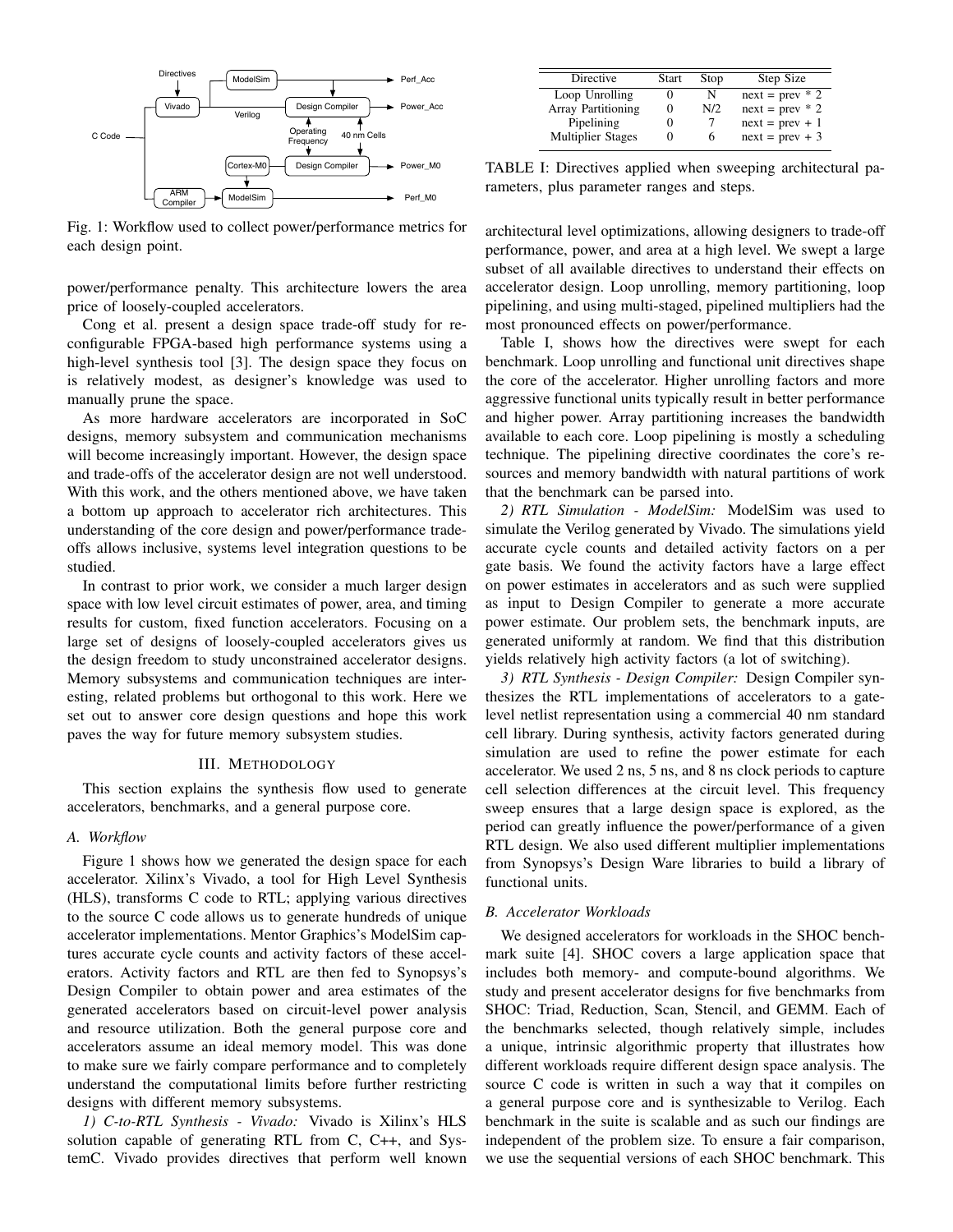

Fig. 2: Set of plots showing the highest performing and lowest power accelerator designs for each benchmark as a results of the design space search. All results are normalized to Cortex-M0's power and execution times. The Pareto points are highlighted as squares.

implementation is well suited for the Cortex-M0 and provides Vivado sufficient detail to extract necessary parallelism for the accelerators.

implementation of the core was run through the same synthesis flow as that used for the accelerators.

# IV. RESULTS

*1) Triad:* Triad takes as input a scalar s and two arrays A, B. It adds the  $i$ -th element of  $A$  to the product of the  $i$ -th element of  $B \times s$  saving and returning results in an output array, C.

*2) Reduction:* Reduction computes and returns the sum of the elements of an input array.

*3) Scan:* Scan takes an input array of size N and outputs an array of size  $N$  whose  $j$ -th element is the sum of the first  $j$ elements of the input array.

*4) Stencil:* Stencil applies a  $3 \times 3$  filter to an image stored in an array. The dot product of the filter and each possible  $3 \times 3$  subset of the source image are computed, and the result is saved in an output array indexed by the middle pixel of the  $3 \times 3$  source image's subset.

5) *GEMM*: GEMM here refers to an  $O(n^3)$  implementation of dense matrix multiply. We use the GEMM notation as the benchmark uses integer, as opposed to single-precision, inputs.

#### *C. General Purpose Comparison- ARM Cortex-M0*

Cortex-M0 is the smallest ARM processor available. It has a 3-stage pipeline design and targets low-power, embedded applications. We chose a Cortex-M0 to investigate how much workloads benefit from acceleration when compared to a very low power general purpose core. We have a RTL implementation of the Cortex- $MO<sup>1</sup>$  that can run the same C source code that we synthesize. To make a fair comparison, the RTL

<sup>1</sup>ARM's RTL implementation available to universities through DesignStart

In this section, results of the design space exploration are presented, broken down, and analyzed. We begin by explaining the design space and high-level insights. Next, each workload's design space is decomposed. The decomposition includes quantifying the advantages of acceleration compared to running the benchmarks on a Cortex-M0 and the differences in Pareto optimal designs across each benchmark. We conclude by comparing benchmarks to see which accelerators offer the best performance relative to the Cortex-M0 and the differences in energy efficiency between workloads with different characteristics.

# *A. Design Space Exploration*

The design space exploration can be broken into two distinct parts: the HLS sweeps done to generate different accelerator microarchitectures and the netlist synthesis sweeps.

*1) HLS - Microarchitecture Level Sweeps:* The four directives swept are loop unrolling, array partition, pipeline stages/issue latencies, and multiplier stages. Many more directives are available, however these four are the most notable as they have the most pronounced effects on each design's power/performance. As described in Section III, loop unrolling and functional unit selection constrain core resources, array partitioning governs available memory bandwidth, and loop pipelining schedules and partitions benchmarks into distinct parts. We found that increasing loop unrolling factors and array partitioning combine to exploit parallelism and increase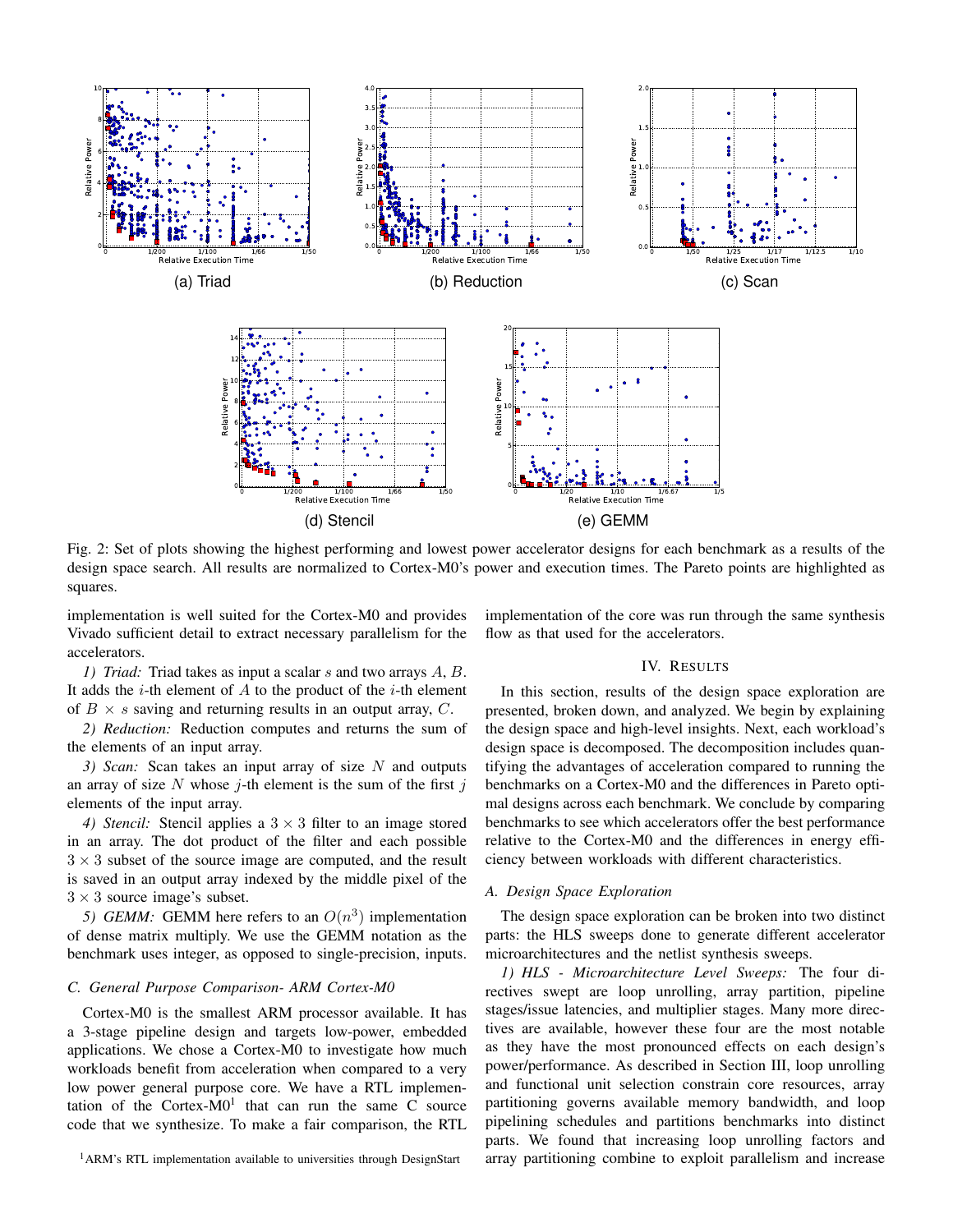performance while simultaneously increasing power. Specifying more aggressive functional units (i.e, pipelined multipliers) also yields better performance with increased power costs. Loop pipelining provides performance benefits and, since it is mostly a scheduling construct, only uses the the functional units already instantiated so that no notable additional leakage or internal power costs are incurred.

*2) RTL Synthesis - Operating Frequency Sweeps:* The power and performance numbers presented here were generated by sweeping periods of 2, 5, and 8 nanoseconds. This sweep captures the different trade-offs of the same designs running at different frequencies. The trends of the frequency sweeps are as expected: high frequency results in better performance and higher power while low frequency typically provides lower power, slower solutions.

#### *B. Quantitative Design Space Analysis*

With an understanding of the effects of each directive on the accelerators design we now dissect the design spaces of each of the benchmarks.

Figure 2 shows the design space of each benchmark; the results are normalized to those of the Cortex-M0 to show the power/performance gains. Each benchmark originally consisted of thousands of points. To capture the differences in Pareto optimal designs, we pruned points on the extreme ends of the curves - points at which the Pareto curve's slope are nearly infinite or zero. Figure 2 suggests that even for a fixed number of basic optimizations applied to relatively simple benchmarks the design space is too large to comprehend with traditional methods.

*1) Triad:* Figure 2a shows Triad, a completely parallel, DOALL, non-nested benchmark performing a simple computation. Triad's intrinsic properties, its parallelism, represent accelerator designs that, with more resources, always result in greater performance at a linear power cost. This intuition is validated as the plot shows the performance can increase until execution takes a single step (load, execute, store) given unlimited resources. Triad is straightforward and the only real subtlety is confirming a design is Pareto optimal. The vertical points in Figure 2 show that a single speedup maps to many different power costs. Hand-coding an accelerator could easily result in one of these design points.

*2) Reduction:* Each iteration in Reduction produces some data used in the calculation of the final sum. The most efficient implementation of this algorithm is a tree adder. As shown in Figure 2b, the Reduction benchmark yields many optimal designs. We also find that, through expression balancing, Vivado is able to identify and synthesize a tree adder. Most of Reduction is control overhead as the only computation is add. This results in very fine-tuned circuitry and substantial power savings. The two curve patterns in the plot are for the frequencies swept at netlist synthesis time. Since the power/performance benefits of accelerating Reduction are so large, running the circuit with a 2 ns period yields the best results. Generally, intuition leads one to believe that higher frequency results in higher power consumption. The performance gains seen by Reduction are from eliminating most of the control overhead. The actual computation, the additions, dominate the power, which for Reduction means speeding up the control sections by running at a higher frequency decreases execution time for less increase in power than with other, more compute intensive, benchmarks.

*3) Scan:* Since each stage of Scan requires the sum to be computed, saved, and used as input to the next computation, the HLS tool cannot break this loop-carried dependence as it must wait for the previous iteration to finish. Even with an ideal memory model and unlimited hardware resources, the cycles necessary to complete the computation quickly reach the lower limit. Figure 2c shows that there exists a limit on the performance Vivado is able to extract from a given algorithm. The three sharp curves each correspond to different frequencies reaching their performance limit. Scan would benefit more from algorithmic changes that mask this dependence than from circuit or microarchitectural optimizations.

*4) Stencil:* Stencil is as parallel as Triad but at a coarser granularity. If we consider each  $3 \times 3$  dot product of Stencil to be a single iteration then the iterations can be executed in parallel. The added complexity comes from the need to sum the outputs of the nine multiplications, a Reduction, and the amount of reused data between iterations. Unlike Triad, the input data is used more than once in many instances. Reusing loaded data increases computational density giving Stencil a much different characterization than Triad. In Figure 2d when considering a power budget less than or equal to that of the Cortex-M0, enough overhead is eliminated to support instantiating power hungry multipliers which increases performance by orders of magnitudes. These savings are possible as even modest unrolling factors allow heavy data reuse in Stencil while simultaneously removing control costs. Such optimization save considerable time by eliminating repetitive loads, stores, and simple bookkeeping.

*5) GEMM:* Matrix Multiply has a similar structure to Stencil but at an even coarser granularity. Since each calculation must use data from an entire row and column, it requires a much greater unrolling factor to exploit data reuse and execute individual calculations (independent iterations) completely in parallel. GEMM is shown in Figure 2e. As the reuse and parallelism are more coarse, it takes more effort to eliminate as much overhead as for Stencil. As such, GEMM must consume more power to achieve the same performance as other benchmarks. Moreover, GEMM's computational density is so high that the required multipliers cause the average power to far exceed that of the low-power Cortex-M0. Understanding the power requirements of GEMM is necessary in designing an accelerator as goals of high performance may be completely impractical given the power requirements.

#### *C. Understanding Acceleration Gains*

In this section we first, in part 1), we compare the benchmarks run on the Cortex-M0 to baseline accelerator designs (designs with no optimizations) to show where the benefits of acceleration come from compared to a Cortex-M0. In part 2) we compare different Pareto optimal designs and show which workloads are best suited for acceleration. Finally, in part 3) we go a step further and decompose points on the Pareto frontier of two benchmarks to show what increasing accelerator performance means to different workloads along different regions of the curve.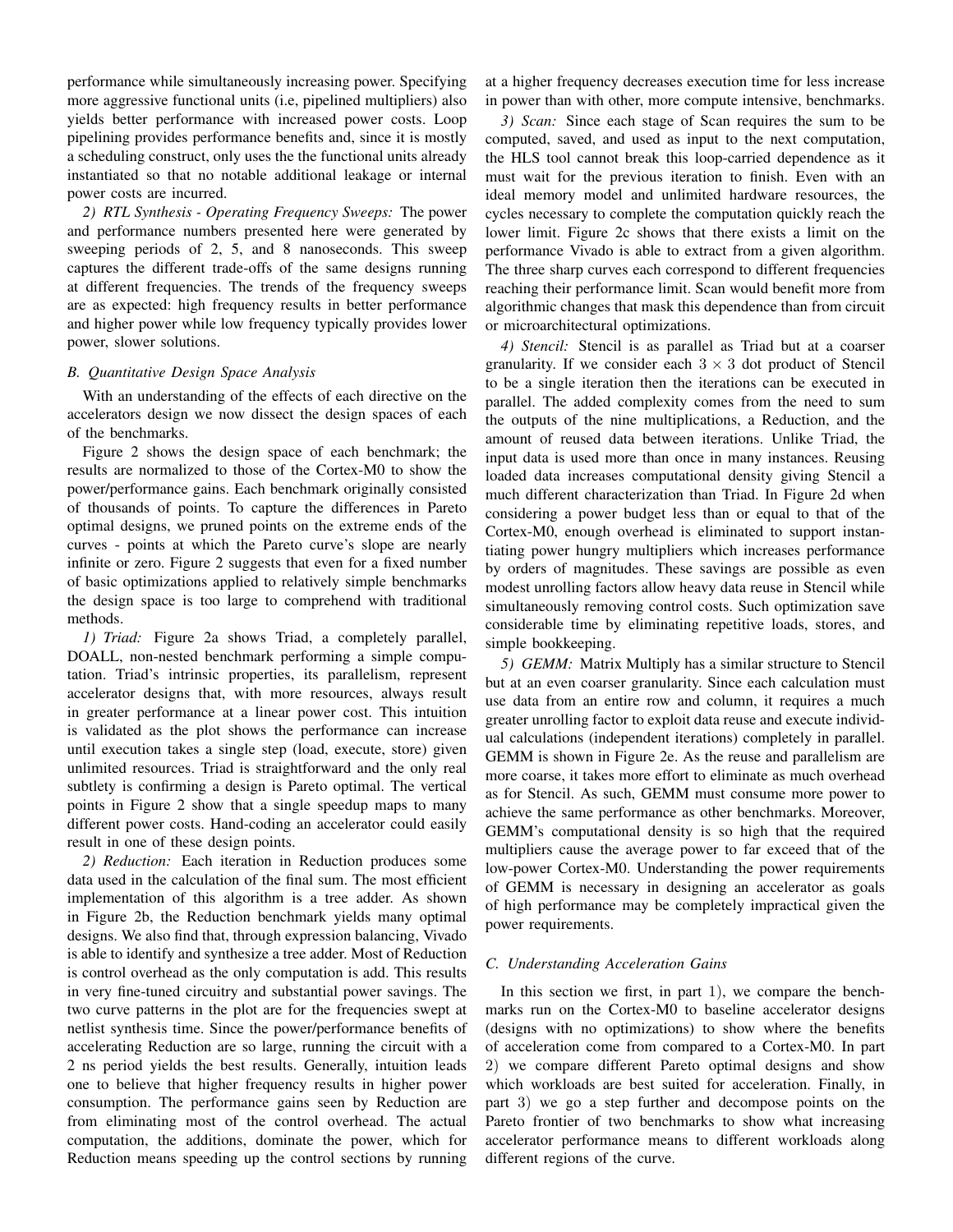

Fig. 3: A comparison of efficiencies of workloads run on a Cortex-M0 to a hardware implementation.



Fig. 4: Comparison of power/performance gains of accelerators against each other relative to Cortex-M0.

*1) Comparing Cortex-M0 and Baseline Accelerator:* There is no standard metric to compare the overheads of accelerators and general purpose cores. We chose instruction counts for general purpose cores and area for accelerators. For the Cortex-M0, only instructions executing essential computation count as compute. As there are no instructions for the accelerators we study, area not used for meaningful computation is classified as overhead. In doing so we measure the same property, although by different units, so that the two yield comparable data points when kept relative.

Figure 3 shows that despite the variation in workload structure, almost all of the Cortex-M0 execution is overhead. Each benchmark simulated on the Cortex-M0 was disassembled to machine instructions and each instruction was then tagged as either compute or overhead.

Area breakdowns presented in Figure 3 show accelerator implementations with no directives applied (baseline designs). An accelerator's area is tagged as compute or overhead by manually parsing its Verilog file and applying models of functional units included in Design Ware libraries along with post

synthesis area reports. The breakdowns in Figure 3 show the M0 implementations to be much more control intensive than those using accelerators. By specializing on just one task, an accelerator incurs lower control costs and dedicates more of its resources to meaningful computation. This suggests that, as will be seen in Figure 4, the highest gains for a single accelerator are the ones with the highest control overhead and lowest computational density.

*2) A Relative Understanding of Optimal Designs:* With an understanding of what possible hardware implementations exist for different workloads, we compare each benchmark's Pareto frontier to see which benefit the most from acceleration. Each Pareto frontier was extracted from data presented in Figure 2 and fitted to a polynomial curve, which is plotted in Figure 4.

Surprisingly, we find Reduction to be the most effective workload implemented as an accelerator. When executed on a Cortex-M0, Reduction's cost is almost entirely control with almost negligible computational needs. An accelerator eliminates such overheads by building a custom control circuit; custom control and simple computational requirements make Reduction the best performing.

Triad has more demanding computational needs than Reduction but is completely parallel making performance gains unbounded. Triad always requires more power than Reduction to achieve a similar speedup as it requires a multiplier, which alone consumes enough power to shift Triad's Pareto above Reduction.

Scan's performance is limited at the algorithmic level and we see its performance gains are much less than the other benchmarks. However, since Scan's compute needs are similar to Reduction, only additions, we still see orders of magnitude in power savings.

Stencil's parallel structure lends well to large performance increases. However, unlike Triad, each point computation still consists of a considerable amount of control and demands more multipliers. Figure 4 shows that this increase in complexity and compute density means Stencil provides less performance as an accelerator given a fixed power budget.

GEMM is the most complex and costly of the benchmarks but also yields the highest absolute performance gains as it has high computational density. Figure 4 shows GEMM's Pareto optimal curve well above others, meaning substantial performance gains come at a large power cost to the system.

*3) Efficiency Differences in Pareto Optimal Designs:* To better understand the Pareto optimal designs of different workloads, Triad and Stencil are characterized further. Figure 5 highlights the optimal designs for Triad (top) and Stencil (bottom) in terms of energy and area, which present a different, more subtle finding from our design space explorations.

Triad's parallel nature implies nearly constant energy as shown in Figure 5b because such a workload can always be sped up with more resources at a fixed increase in power. Moreover, in Figure 5c it can be observed that increasing the performance of the benchmark (going from bar 6 to 1) results in a linear decrease in the percentage of overhead. This is both a positive and intuitive conclusion: optimizing for performance eliminates overhead.

Shown in Figure 5e, Stencil's energy characterization is less regular. Stencil has an energy optimal point and the energy costs